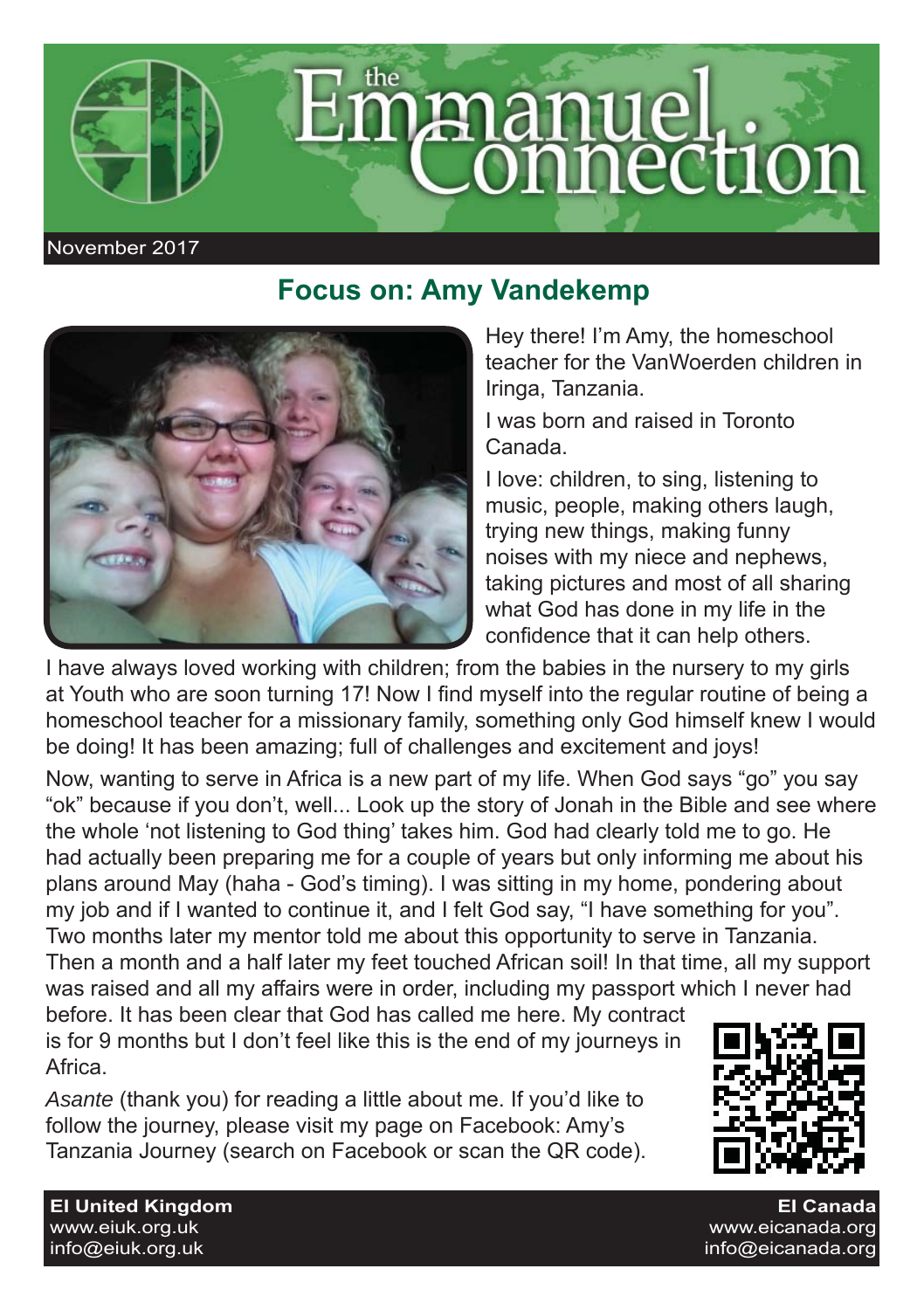## **Please keep these concerns in your daily prayers…**

- **1** Malawi: We have just had our first rain in the South of Malawi. It reminds us that it is time for the annual rains. Please pray for God's favour over Malawi, for good rains and a year of good harvest throughout Malawi.
- **2 Tanzania:** Rachel Monger is travelling to Dar es Salaam and then on to Malawi tomorrow with Andre VanWoerden to be with the EI teams meeting next week.

**International:** The International Board is meeting via Skype today. Please pray for good internet connection and fruitful discussions.

- **3 Canada:** Kristy Nowell is travelling for PROMISE (Maternal Health) meetings being held in the Republic of Ghana with EI Malawi, ADRA and Christian Children's Fund. Pray for safety for Kristy during her travels and stays in Ghana and for her family while she is away; also for unified vision and outcomes from the meetings.
- **4 International:** Richard McGowan (from Canada), Andy Sharpe (from the United Kingdom) and Mike Botting (from Uganda) will be travelling to Malawi to meet for one week and share together about a potential multicountry proposal to the Canadian government. Pray for safety in travels, productive meetings, and beneficial sharing of ideas and field visits.
- **5 Tanzania:** The Ewing family are building relationships with people in their community on Kome Island. Please pray for the progress of the health project there; particularly for the good appointment of a community health worker.
- **6** Brazil: Praise the Lord for the Indigenous Conference that was held on October 12-15<sup>th</sup>, in the north of Brazil. More than 500 people from 26 different ethnic groups were together and we had a wonderful time of worship, fellowship, and training.
- **7 Tanzania:** We expect to be laying 4 km of pipe this month, from the pumping station to the high end distribution tanks, at the Lupembelwasenga Water Project.
- **8 Malawi:** Pray for Scott and Lorilee MacLean in their continued travels through Mozambique and Malawi.
- **9 Uganda:** The School Discipleship ministry is working at full speed to try and finish the Understanding True Love in all of the secondary schools. as the third and final school term is soon ending. The books have been completed in almost all of the schools, but we are still marking quizzes, encouraging all of the students to complete, and preparing for their graduations. Please also pray for planning for the new year, as we need to finish this in November with Walter taking holidays in December.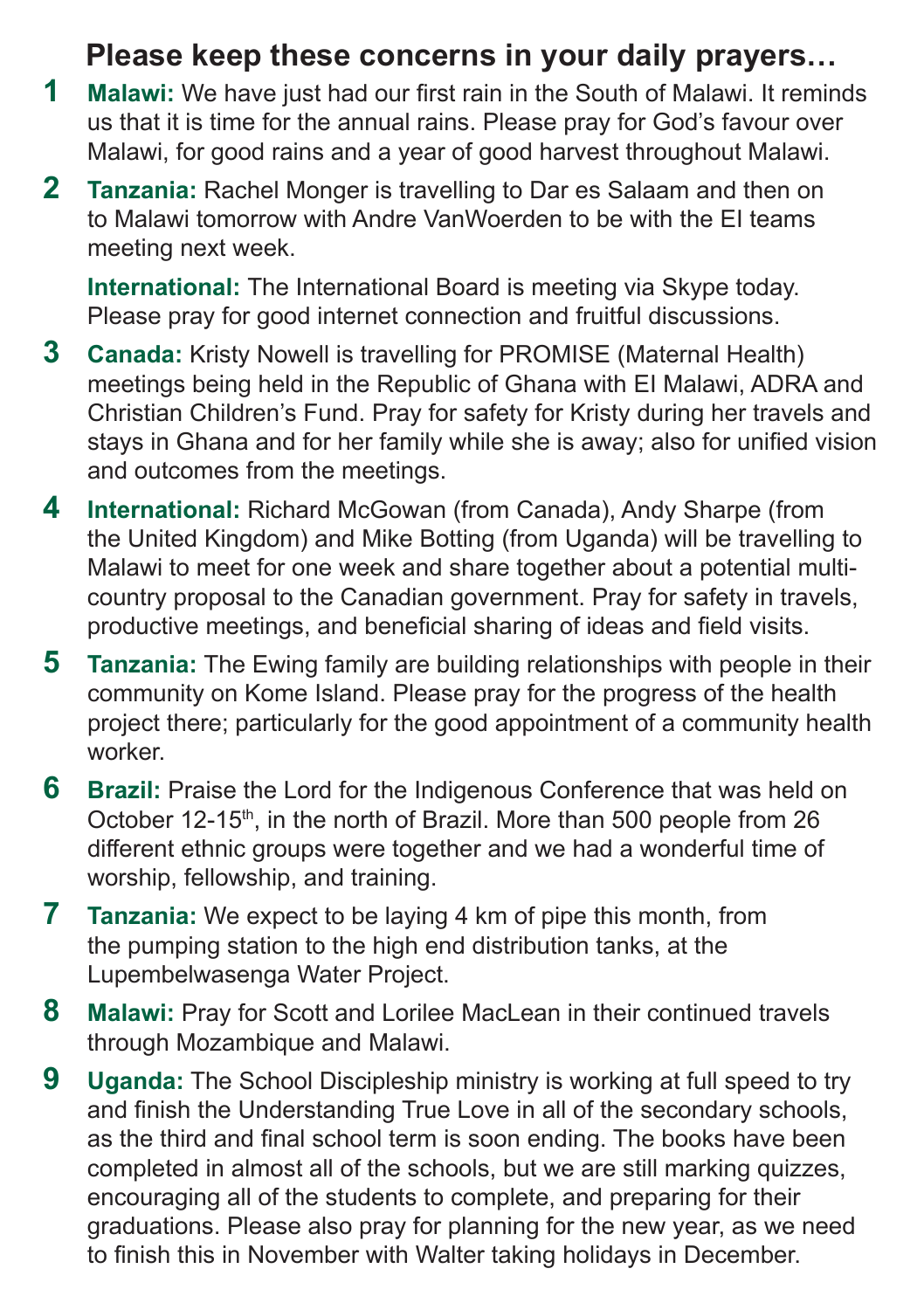- **10 United Kingdom:** We are finalising the accounts for submission to the accountants. Please pray for this process to go smoothly.
- **11 United Kingdom:** Sue Fallon is attending a summer team presentation at St Peter's Church in Farnborough. The team went to Ikuka in the summer.
- **12 Tanzania:** Rachel Monger is in Dar es Salaam until Wednesday, with Victory Christian Centre church on Sunday and working on Monday and Tuesday with the Albinism Mamas group with Under the Same Sun. Please hold this group of women in your prayers as they seek to develop income-generating activities and as we seek to take the light of Jesus into the darkness some of these women walk in.
- **13 Canada:** Pam and Richard McGowan will be at the Fellowship Baptist Churches Annual Convention from November 13 to 15.
- **14 Uganda:** Milly has been working hard, visiting schools for the Pads Ministry. We have now all but exhausted our supplies. Our total number of girls provided for is a shade over 16,000, so about 6,000 this year alone. We thank God for that and for the financial support to the project that has enabled it.
- **15 Malawi:** There has been good news of provisional approval for the Bimbi Irrigation Scheme with Word of Grace church. The revisions that were needed have gone back for approval. Please continue to pray for God's provision of final approval so that this endeavour can move forward.
- **16 Canada:** Our auditor will be at the office on November 16 and 17 to begin the audit.
- **17 Brazil:** Pray for Tarcísio Porto and his contacts with a potential new partner church.
- **18 Tanzania:** November is a crucial month for our Imarika Project as our groups in Ibumu, Ikuka, Lyamgungwe, Mangawe and Utengule villages tend their tree seedlings and start to prepare their land for conservation agriculture trials.
- **19 Uganda:** The Jesus Film ministry is going well, as Ceasar moves to all of the 18 sites to encourage the groups to complete the Bible study materials. Many groups are doing well, but some need prayer. Please also pray for Ceasar as he compiles the reports for all 18 sites, so that we can meet with our church partners to review our successes and our opportunities to improve as we plan for the new year.
- **20 Tanzania:** Julian Willford arrives in Mwanza from the UK to do more beekeeping training with the beekeeper groups. We will be in Malya this week doing beekeeper training, mamas work and also tree planting. Pray for a successful honey harvest!